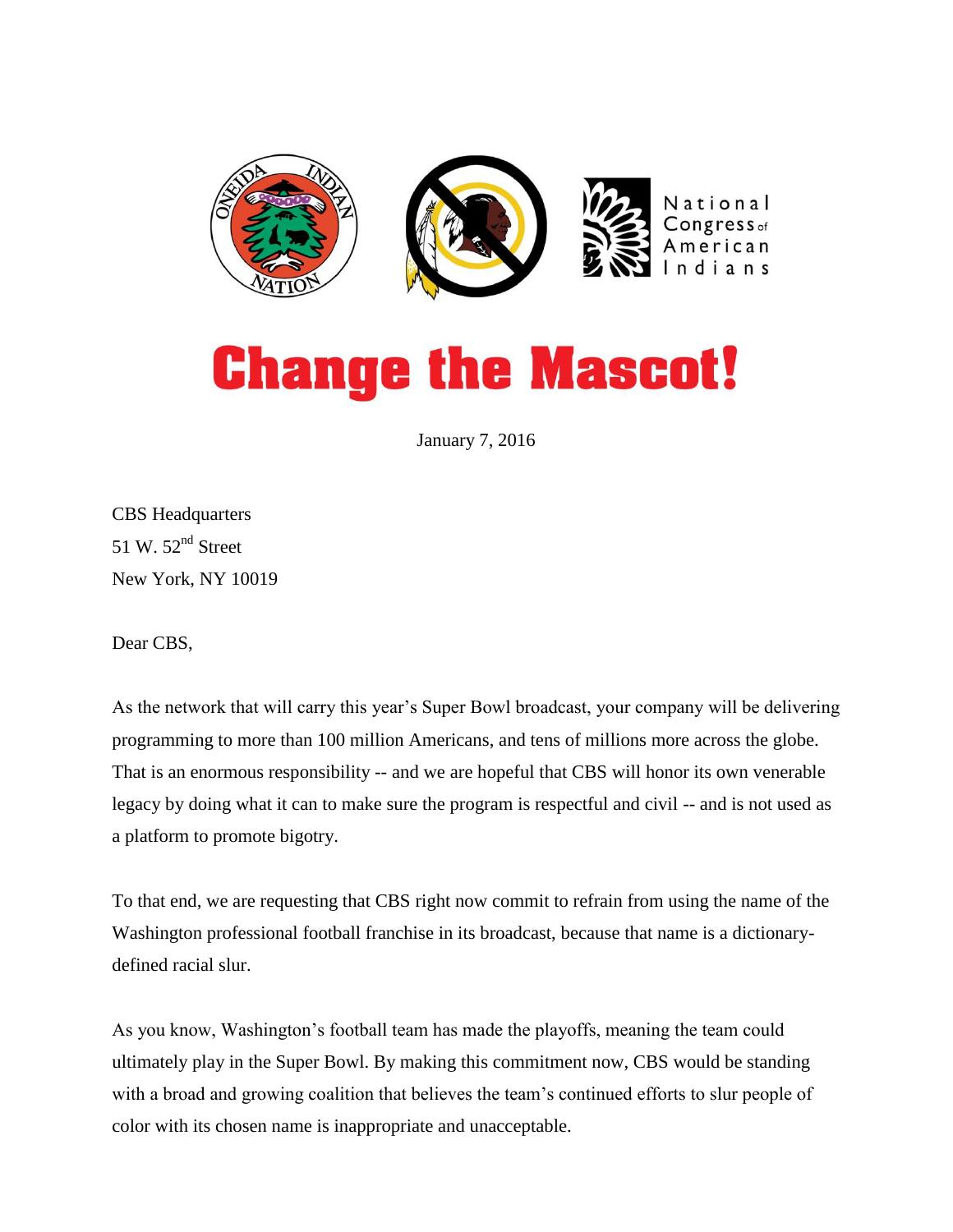Over the past two years, numerous sports icons, respected civil rights groups, leading media organizations, religious leaders from various faiths and denominations, Members of Congress from both political parties, governors and even the President of the United States have all said it is long past due for the National Football League to change the Washington team's name.

Among those who have stood with our Change the Mascot campaign and spoken out against this name are some of CBS' own top sports commentators. Phil Simms has vowed not to use the Rword during broadcasts, Greg Gumbel said he has not used the team's name in years, and James Brown has said the team should "do the right thing and change the name."

All of these groups and leaders and opponents of the name understand what social science research has proven: the marketing and promotion of this slur has destructive consequences for Native Americans.

What we are asking of CBS is not radical nor is it even rare: for many years, the television networks have used their discretion to prevent certain advertisements and messages from being broadcast during the Super Bowl. In some instances, those decisions have been controversial, but in this case it should not be. Just as other media organizations such as The Washington Post, The New York Daily News, The Boston Globe, The Kansas City Star, The Denver Post, The Pittsburgh Post-Gazette, The Sacramento Bee, and many more have been able to cover the team while also not using the team's name, so can CBS make the same decision in its Super Bowl broadcast. CBS can, in other words, make sure its airwaves are not used as a weapon of bigotry against the network's diverse audience.

This request is particularly critical considering the Super Bowl's global audience. Today, America is working to promote itself as a tolerant, pluralistic society in the face of detractors who seek to portray our country as a haven of bigotry. During one of the biggest worldwide media events of the year, we as a nation should not be providing fodder for America's foes. Instead, we should be doing everything we can to make sure that -- at minimum -- we are not deliberately promoting across the globe hateful slurs against indigenous peoples.